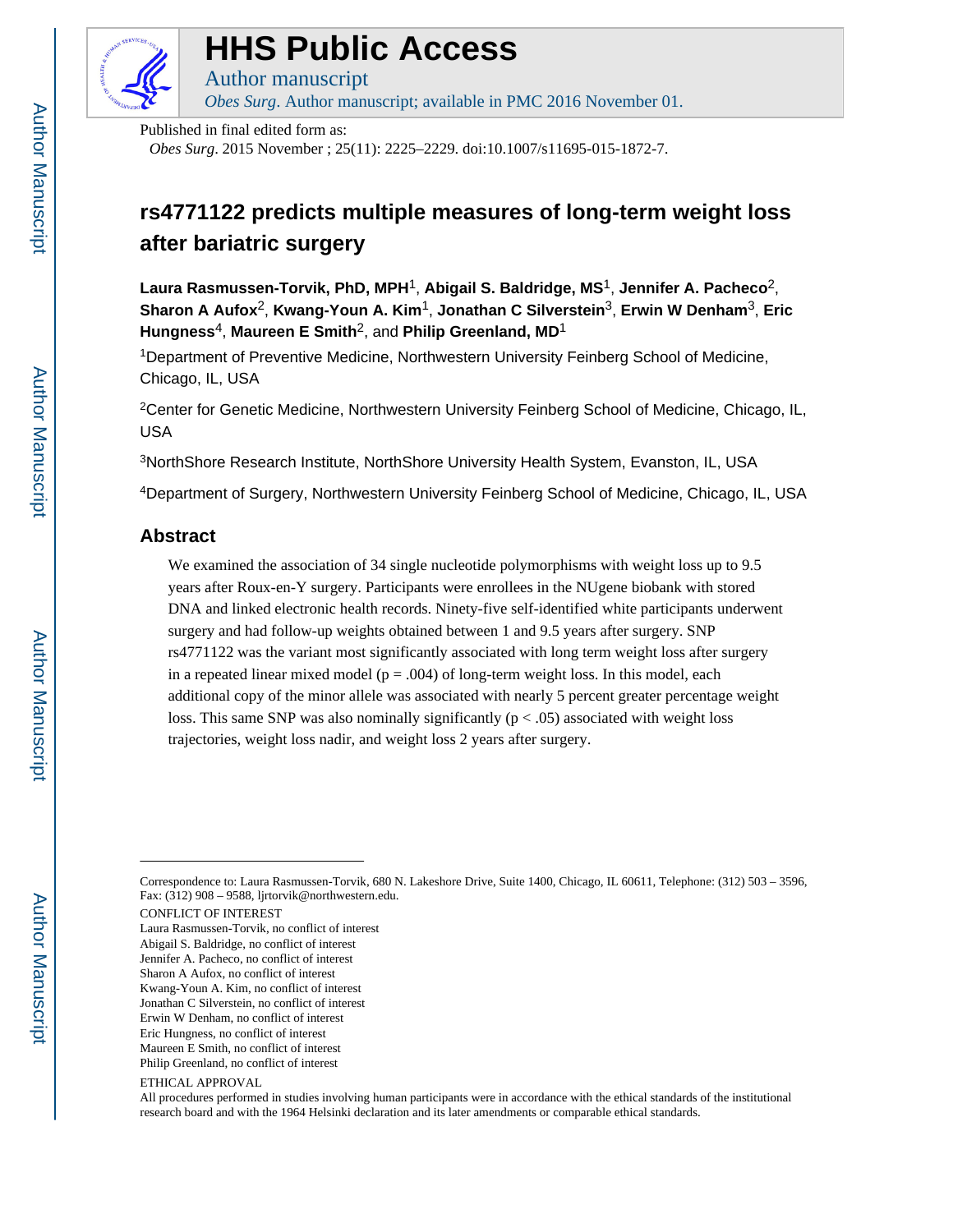### **Keywords**

Bariatric Surgery; Repeated Measures; Predictors; Long Term Weight Loss; Roux-en-Y gastric bypass; SNP; Obesity GWAS

# **INTRODUCTION**

There is wide variability in weight loss after Roux-en-Y gastric bypass (RYGB) but the reasons for this variability are incompletely understood. Single nucleotide polymorphisms (SNPs) known to be associated with obesity or waist-to-hip ratio (WHR) in genome-wide association studies (GWAS) are logical targets in investigations into genetic contributors to this variation. A few published studies have examined obesity or WHR GWAS SNPs with weight loss after bariatric surgery (1–3) but have either included only a few SNPs, used simplistic statistical methods, or used datasets with limited follow-up. To better understand how these SNPs may contribute to long-term weight loss after RYGB surgery, we examined the association of 34 SNPs with weight loss up to 9.5 years after bariatric surgery using linear mixed methods and several secondary measures of long-term weight loss.

# **MATERIALS AND METHODS**

#### **Participants and data**

Participants for this study were drawn from the NUgene biobank; individuals in NUGene were recruited at Northwestern Medicine Clinics or Evanston Northwestern Hospital (now NorthShore University HealthSystem), provided a blood sample for DNA extraction, completed an entrance questionnaire, and gave permission for use of their electronic health records (EHR) in research. Participants in NUGene who had undergone RYGB surgery were identified through International Classification of Diseases -9-9 and Current Procedural Terminology codes. Information about pre- and post-surgical weights were extracted from EHR while demographic data, including race, were obtained from the entrance questionnaire. Details about assembly of the study population and data extraction have been published previously (4). Patients undergoing reoperations and surgical-take downs were excluded.

#### **Genotyping**

We sought to genotype all SNPs that reached genome-wide levels of significance in the largest (at the time of genotyping) GWAS of BMI (5) and WHR (6). The iPLEX GOLD procedure was followed for the SNP analysis. Briefly, Sequenom's Assay Design software was used to create five multiplexed reactions for all SNPs of interest. After extending the primers the products were conditioned and spotted onto SpectroChip Arrays. Extended primers were detected by MassArray Analyzer 4 using matrix-assisted laser desorption ionization–time-of-flight (MALDITOF) method. Data was acquired using the TyperAnalyzer Software from Agena Bioscience (formerly Sequenom). During the design phase of the assay, it was determined that some SNPs would not genotype well on the system and the SNAP browser was used to pick suitable proxies in the Caucasian population. All SNPs having genotyping rates below 95% were discarded, as were SNPs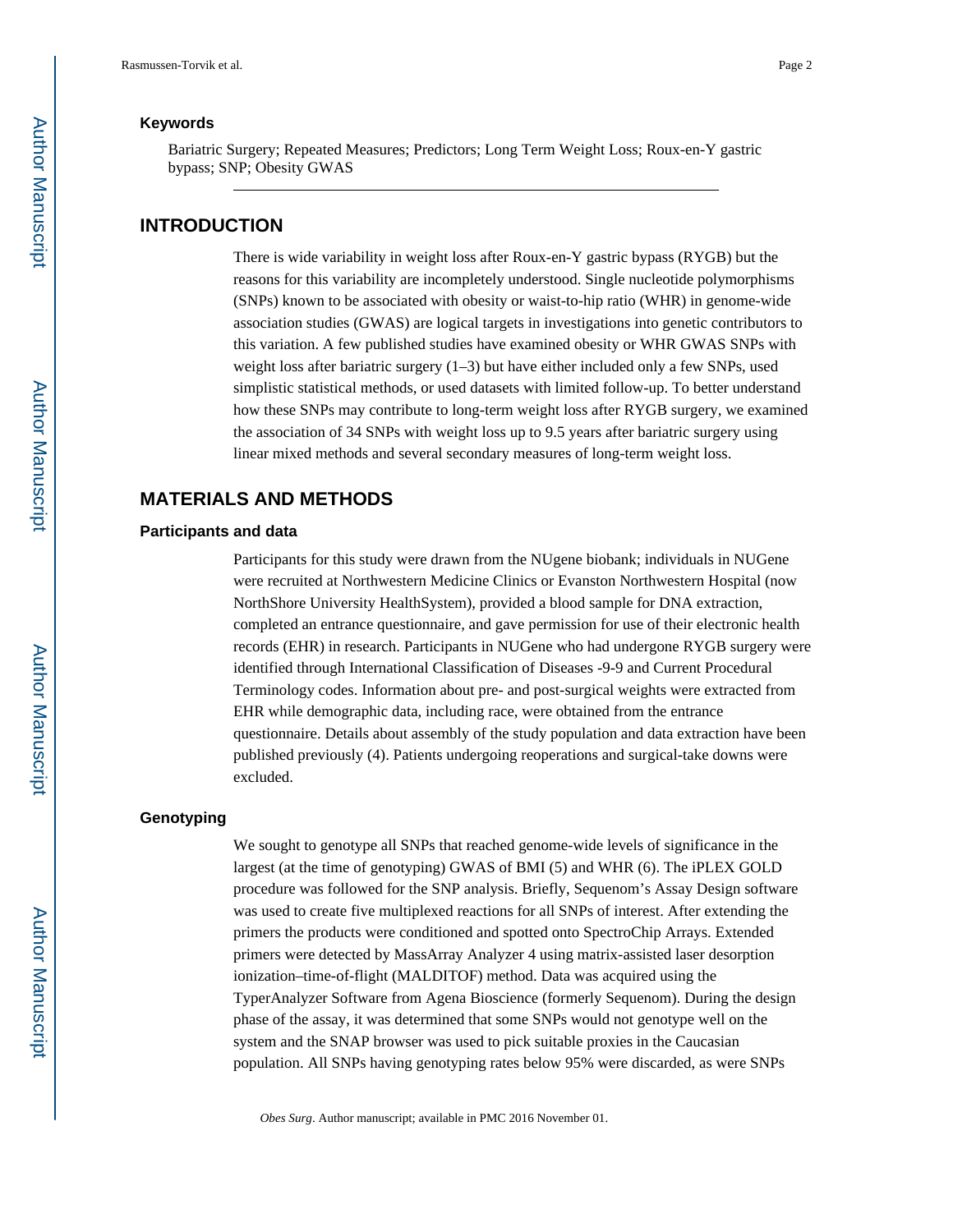with HWE p-values less than  $.01.34$  of 46 SNPs passed these quality control filters. The rs numbers of these SNPs are included in a footnote to Table 1.

#### **Outcome Measures**

In all models, percent weight lost from surgery ([post-surgical weight values-surgery weight]/surgery weight) was used as it has been suggested this phenotype facilitates the most sensitive identification of novel predictors of surgery-induced weight loss (7). We included all individuals (n=162) who had at least 1 weight observation 1-year after surgery, and subsequently restricted this to genotyped self-reported whites (n=95). Our primary outcome was long term percent weight loss predicted by a linear mixed model. We chose a linear mixed model including repeated measures of weight obtained at least 1 year after bariatric surgery with a random intercept and unstructured covariance matrix. Each SNP was tested individually in an unadjusted linear mixed model with and without an additional test for interaction with time. In recognition of limited power and to replicate earlier studies, we chose to examine multiple secondary measures of weight loss after bariatric surgery, and to prioritize those SNPs having nominally significant ( $p < .05$ ) associations with multiple measures of weight loss. Our secondary outcomes included lowest percent weight loss recorded post-surgery (percent weight loss nadir), percent weight loss at 1 year (weight measure obtained closest to 1 year after surgery in a range of 12–18 months), percent weight loss at 2 years (range 18–30 months), and long term weight loss trajectories estimated by SAS Proc trajectory. We had previously used a semiparametric, group-based mixture model (SAS Proc Traj) to create trajectory models of percent weight loss from one-year post surgery in this study (4). We tested the statistical significance of each SNP against previously calculated trajectory groups using Pearson's Chi-Squared.

After selection of independently associated demographic predictors (gender, surgery age, surgery weight, height, and recruitment center), SNPs were singly included as additional covariates modeled additively, with each additional unit reflecting an additional copy of the minor allele of each SNP. Mixed linear regression models were additionally adjusted for time since surgery and a time\*age interaction term.

# **RESULTS**

#### **Demographics**

Informed consent was obtained from all individual participants included in the study. Table 1 presents the demographics of the 95 whites with successful genotyping for analysis, both in total, and by rs477112 genotype. The median number of weight observations one-year or more after surgery per participant was 8, and the average length (SD) of follow-up after surgery was 5.6 (2.2) years, with some individuals having as long as 9.5 years of follow up. There were 1634 weight observations in the dataset. Eighty-one (85%) participants were female, reflecting a typical distribution of bariatric surgery patients in the United States.

**Obesity and WHR GWAS SNP associations with long term weight loss after bariatric surgery—**A table including P-values and beta estimates for the association of all 34 SNPs with our primary and secondary outcomes reflecting long-term weight loss is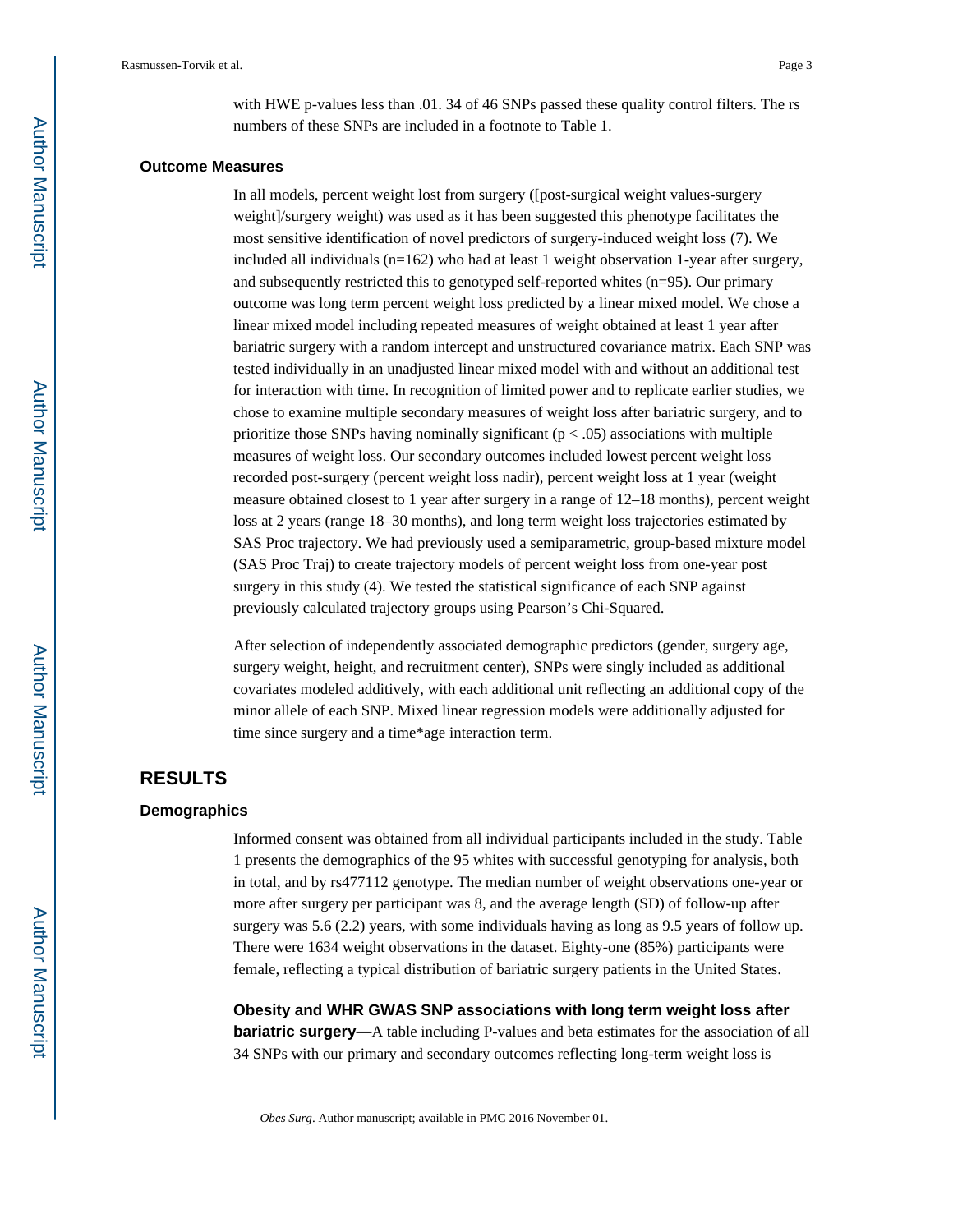available from the authors. No SNP achieved a Bonferroni corrected  $(.05/34 = .0017)$  pvalue for association with long term weight loss examined in a linear mixed model. SNP rs4771122 achieved the lowest p-value for association with this trait of  $p = .0035$ . SNP rs4771122 was also nominally significantly associated with trajectory group membership, nadir percent weight loss, and 2 year percent weight loss. No other SNP was associated with multiple outcomes.

Table 2 presents beta estimates and p-values for the association of rs4771122 with our primary and secondary measures of long-term weight loss. In all cases, additional copies of the minor (G) allele were associated with a larger percentage weight lost, after adjustment for several variables including pre-surgical BMI. As seen in table 1, in this sample, additional copies of the minor (G) allele were also significantly associated with increased pre-surgical weight. We examined the association of rs4771122 with pre-surgical weight, nadir weight loss, 2 year weight loss, long term weight loss by mixed models, and long term weight loss by trajectories in 52 self-identified blacks genotyped for our study and found no significant associations.

# **CONCLUSION**

In our examination of 34 obesity and WHR GWAS SNPs, SNP rs4771122 in an intron of *MTIF3* was the most significantly associated SNP with long term weight loss using repeated measures of weight captured 1–9.5 years after surgery. SNP rs4772211 was also the only SNP to be associated with multiple other measures of weight loss after surgery such as percent weight loss nadir, and long term weight loss trajectory. In our sample this SNP was also nominally associated with BMI at baseline, with the minor allele of the SNP being associated with higher baseline BMI and greater weight loss after surgery. Like most GWAS discoveries to date, the mechanism of action of rs4772211 through *MTIF3* (or another gene in the region) on obesity or weight loss after surgery is unknown.

Several other studies have examined genetic variation identified in obesity GWAS with weight loss after surgery, perhaps in response to one study that found individuals having rare variation in MC4R, an important obesity GWAS peak, to have different amounts of weight loss after gastric bypass (8)). Like similar studies (9), most of the GWAS SNPs examined in this study were not significantly associated with weight loss after RYGB surgery perhaps because of the relatively small effect sizes of these SNPs on obesity (paired with the limited power of this analysis in 95 individuals), or complex gene by environment interactions important in post-surgical weight loss, or because the SNPs may act through pathways other than satiety or basal metabolic rate. No other candidate gene studies examining obesity or WHR GWAS SNPs have genotyped SNP rs4771122 (1–3). Our study did not replicate previous results from some of these studies suggesting significant association between SNPs in FTO and weight loss after surgery (1, 3). Two GWAS studies have been performed examining weight loss after bariatric surgery and neither identified rs4771122 among the top hits. One GWAS study used a very different measure of long terms weight loss, comparing the group with the highest excess percent body weight lost to the group with the lowest percent excess body weight lost (10). However, a second GWAS (9) used percent weight loss at weight nadir, one of our secondary variables and found SNP rs4771122 was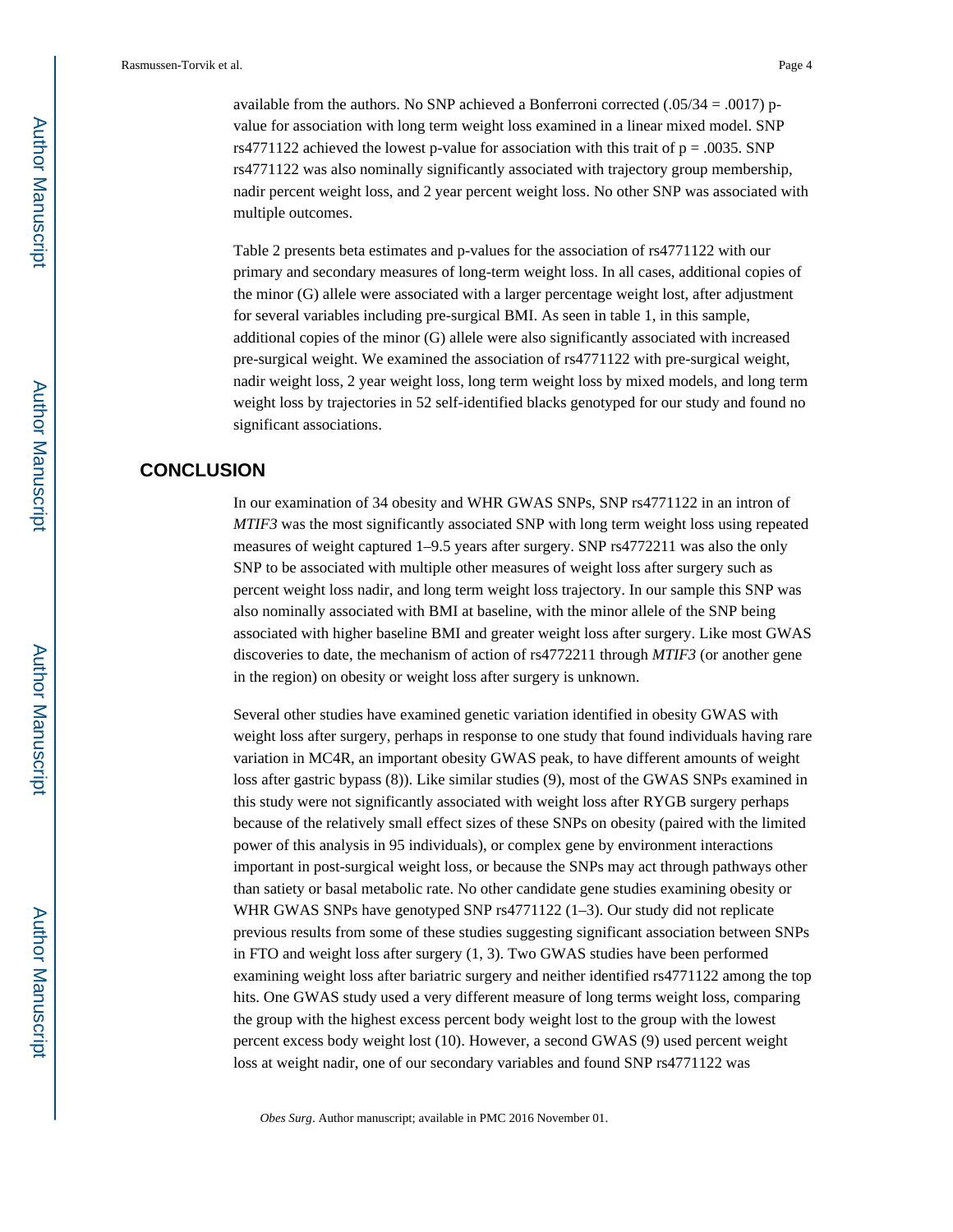nominally  $(p = .02)$  associated with nadir weight loss in the replications sample, but not in the discovery sample. In the replication sample, each copy of the G allele was associated with 2.14 greater percent weight lost at the nadir (compared to 4.72 greater percent weight lost at the nadir in our study) (9). The nominal association of rs4771122 G allele with greater BMI at baseline aligns with the Speilotes et al. (5) obesity GWAS where the G allele was associated with higher BMI, but is dissimilar to a Finnish study of nearly 1000 bariatric surgery patents that did not find rs4771122 and several other obesity GWAS SNPs to be associated with BMI in patients considering bariatric surgery (11).

Strengths of this study include typing of many BMI and WHR SNPs, extended follow up with many weight measures per individual after surgery, the use of advanced statistical techniques to examine associations with weight loss, and the examination of multiple endpoints. Weaknesses include low power, lack of genome-wide genotyping, and lack of independence between multiple examined endpoints. Based on the results of this study, rs4771122 should be included in future, larger examinations of weight loss after bariatric surgery, and, where possible, these studies should be encouraged to incorporate multiple measures of long-term weight loss utilizing linear mixed methods.

## **Acknowledgments**

The project was supported by the National Center for Research Resources (NCRR) and the National Center for Advancing Translational Sciences (NCATS), National Institutes of Health (NIH) through Grant Number KL2 RR025740 and KL2 TR000107. The content is solely the responsibility of the authors and does not necessarily represent the official views of the NIH. This work was also supported by funding from the Northwestern Memorial Foundation Dixon Translational Research Grants. Genotyping services were provided by the Northwestern Genomics Core.

## **References**

- 1. Still CD, Wood GC, Chu X, Erdman R, Manney CH, Benotti PN, Petrick AT, Strodel WE, Mirshahi UL, Mirshahi T, Carey DJ, Gerhard GS. High Allelic Burden of Four Obesity SNPs Is Associated With Poorer Weight Loss Outcomes Following Gastric Bypass Surgery. Obesity (Silver Spring). 2011 Epub 2011/02/12 oby20113 [pii]. 10.1038/oby.2011.3
- 2. Kakela P, Jaaskelainen T, Torpstrom J, Ilves I, Venesmaa S, Paakkonen M, Gylling H, Paajanen H, Uusitupa M, Pihlajamaki J. Genetic risk score does not predict the outcome of obesity surgery. Obes Surg. 2014; 24(1):128–33.10.1007/s11695-013-1080-2 [PubMed: 24065439]
- 3. Sarzynski MA, Jacobson P, Rankinen T, Carlsson B, Sjostrom L, Bouchard C, Carlsson LM. Associations of markers in 11 obesity candidate genes with maximal weight loss and weight regain in the SOS bariatric surgery cases. Int J Obes (Lond). 2010 Epub 2010/08/25 ijo2010166 [pii]. 10.1038/ijo.2010.166
- 4. Baldridge AS, Pacheco JA, Aufox SA, Kim KA, Silverstein JC, Denham W, Hungness E, Smith ME, Allen NB, Greenland P, Rasmussen-Torvik LJ. Factors Associated With Long-Term Weight Loss Following Bariatric Surgery Using 2 Methods for Repeated Measures Analysis. Am J Epidemiol. 2015 In Press. 10.1093/aje/kwv039
- 5. Speliotes EK, Willer CJ, Berndt SI, Monda KL, Thorleifsson G, Jackson AU, Allen HL, Lindgren CM, Luan J, Magi R, Randall JC, Vedantam S, Winkler TW, Qi L, Workalemahu T, Heid IM, Steinthorsdottir V, Stringham HM, Weedon MN, Wheeler E, Wood AR, Ferreira T, Weyant RJ, Segre AV, Estrada K, Liang L, Nemesh J, Park JH, Gustafsson S, Kilpelainen TO, Yang J, Bouatia-Naji N, Esko T, Feitosa MF, Kutalik Z, Mangino M, Raychaudhuri S, Scherag A, Smith AV, Welch R, Zhao JH, Aben KK, Absher DM, Amin N, Dixon AL, Fisher E, Glazer NL, Goddard ME, Heard-Costa NL, Hoesel V, Hottenga JJ, Johansson A, Johnson T, Ketkar S, Lamina C, Li S, Moffatt MF, Myers RH, Narisu N, Perry JR, Peters MJ, Preuss M, Ripatti S, Rivadeneira F, Sandholt C, Scott LJ,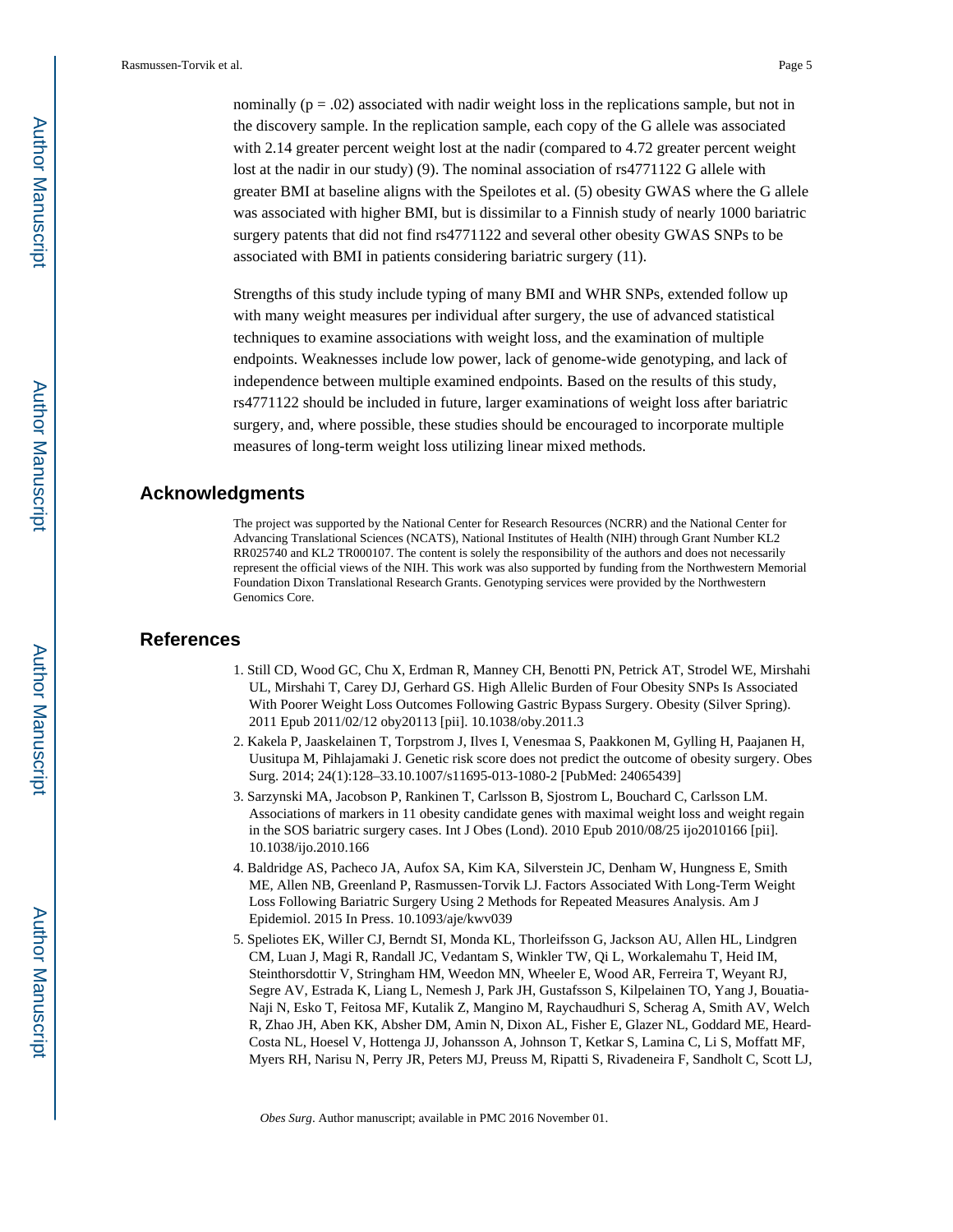Timpson NJ, Tyrer JP, van Wingerden S, Watanabe RM, White CC, Wiklund F, Barlassina C, Chasman DI, Cooper MN, Jansson JO, Lawrence RW, Pellikka N, Prokopenko I, Shi J, Thiering E, Alavere H, Alibrandi MT, Almgren P, Arnold AM, Aspelund T, Atwood LD, Balkau B, Balmforth AJ, Bennett AJ, Ben-Shlomo Y, Bergman RN, Bergmann S, Biebermann H, Blakemore AI, Boes T, Bonnycastle LL, Bornstein SR, Brown MJ, Buchanan TA, Busonero F, Campbell H, Cappuccio FP, Cavalcanti-Proenca C, Chen YD, Chen CM, Chines PS, Clarke R, Coin L, Connell J, Day IN, Heijer M, Duan J, Ebrahim S, Elliott P, Elosua R, Eiriksdottir G, Erdos MR, Eriksson JG, Facheris MF, Felix SB, Fischer-Posovszky P, Folsom AR, Friedrich N, Freimer NB, Fu M, Gaget S, Gejman PV, Geus EJ, Gieger C, Gjesing AP, Goel A, Goyette P, Grallert H, Grassler J, Greenawalt DM, Groves CJ, Gudnason V, Guiducci C, Hartikainen AL, Hassanali N, Hall AS, Havulinna AS, Hayward C, Heath AC, Hengstenberg C, Hicks AA, Hinney A, Hofman A, Homuth G, Hui J, Igl W, Iribarren C, Isomaa B, Jacobs KB, Jarick I, Jewell E, John U, Jorgensen T, Jousilahti P, Jula A, Kaakinen M, Kajantie E, Kaplan LM, Kathiresan S, Kettunen J, Kinnunen L, Knowles JW, Kolcic I, Konig IR, Koskinen S, Kovacs P, Kuusisto J, Kraft P, Kvaloy K, Laitinen J, Lantieri O, Lanzani C, Launer LJ, Lecoeur C, Lehtimaki T, Lettre G, Liu J, Lokki ML, Lorentzon M, Luben RN, Ludwig B, Manunta P, Marek D, Marre M, Martin NG, McArdle WL, McCarthy A, McKnight B, Meitinger T, Melander O, Meyre D, Midthjell K, Montgomery GW, Morken MA, Morris AP, Mulic R, Ngwa JS, Nelis M, Neville MJ, Nyholt DR, O'Donnell CJ, O'Rahilly S, Ong KK, Oostra B, Pare G, Parker AN, Perola M, Pichler I, Pietilainen KH, Platou CG, Polasek O, Pouta A, Rafelt S, Raitakari O, Rayner NW, Ridderstrale M, Rief W, Ruokonen A, Robertson NR, Rzehak P, Salomaa V, Sanders AR, Sandhu MS, Sanna S, Saramies J, Savolainen MJ, Scherag S, Schipf S, Schreiber S, Schunkert H, Silander K, Sinisalo J, Siscovick DS, Smit JH, Soranzo N, Sovio U, Stephens J, Surakka I, Swift AJ, Tammesoo ML, Tardif JC, Teder-Laving M, Teslovich TM, Thompson JR, Thomson B, Tonjes A, Tuomi T, van Meurs JB, van Ommen GJ, Vatin V, Viikari J, Visvikis-Siest S, Vitart V, Vogel CI, Voight BF, Waite LL, Wallaschofski H, Walters GB, Widen E, Wiegand S, Wild SH, Willemsen G, Witte DR, Witteman JC, Xu J, Zhang Q, Zgaga L, Ziegler A, Zitting P, Beilby JP, Farooqi IS, Hebebrand J, Huikuri HV, James AL, Kahonen M, Levinson DF, Macciardi F, Nieminen MS, Ohlsson C, Palmer LJ, Ridker PM, Stumvoll M, Beckmann JS, Boeing H, Boerwinkle E, Boomsma DI, Caulfield MJ, Chanock SJ, Collins FS, Cupples LA, Smith GD, Erdmann J, Froguel P, Gronberg H, Gyllensten U, Hall P, Hansen T, Harris TB, Hattersley AT, Hayes RB, Heinrich J, Hu FB, Hveem K, Illig T, Jarvelin MR, Kaprio J, Karpe F, Khaw KT, Kiemeney LA, Krude H, Laakso M, Lawlor DA, Metspalu A, Munroe PB, Ouwehand WH, Pedersen O, Penninx BW, Peters A, Pramstaller PP, Quertermous T, Reinehr T, Rissanen A, Rudan I, Samani NJ, Schwarz PE, Shuldiner AR, Spector TD, Tuomilehto J, Uda M, Uitterlinden A, Valle TT, Wabitsch M, Waeber G, Wareham NJ, Watkins H, Wilson JF, Wright AF, Zillikens MC, Chatterjee N, McCarroll SA, Purcell S, Schadt EE, Visscher PM, Assimes TL, Borecki IB, Deloukas P, Fox CS, Groop LC, Haritunians T, Hunter DJ, Kaplan RC, Mohlke KL, O'Connell JR, Peltonen L, Schlessinger D, Strachan DP, van Duijn CM, Wichmann HE, Frayling TM, Thorsteinsdottir U, Abecasis GR, Barroso I, Boehnke M, Stefansson K, North KE, McCarthy MI, Hirschhorn JN, Ingelsson E, Loos RJ. Association analyses of 249,796 individuals reveal 18 new loci associated with body mass index. Nat Genet. 2010; 42(11):937–48. Epub 2010/10/12 ng.686 [pii]. 10.1038/ng.686 [PubMed: 20935630]

6. Heid IM, Jackson AU, Randall JC, Winkler TW, Qi L, Steinthorsdottir V, Thorleifsson G, Zillikens MC, Speliotes EK, Magi R, Workalemahu T, White CC, Bouatia-Naji N, Harris TB, Berndt SI, Ingelsson E, Willer CJ, Weedon MN, Luan J, Vedantam S, Esko T, Kilpelainen TO, Kutalik Z, Li S, Monda KL, Dixon AL, Holmes CC, Kaplan LM, Liang L, Min JL, Moffatt MF, Molony C, Nicholson G, Schadt EE, Zondervan KT, Feitosa MF, Ferreira T, Allen HL, Weyant RJ, Wheeler E, Wood AR, Estrada K, Goddard ME, Lettre G, Mangino M, Nyholt DR, Purcell S, Smith AV, Visscher PM, Yang J, McCarroll SA, Nemesh J, Voight BF, Absher D, Amin N, Aspelund T, Coin L, Glazer NL, Hayward C, Heard-Costa NL, Hottenga JJ, Johansson A, Johnson T, Kaakinen M, Kapur K, Ketkar S, Knowles JW, Kraft P, Kraja AT, Lamina C, Leitzmann MF, McKnight B, Morris AP, Ong KK, Perry JR, Peters MJ, Polasek O, Prokopenko I, Rayner NW, Ripatti S, Rivadeneira F, Robertson NR, Sanna S, Sovio U, Surakka I, Teumer A, van Wingerden S, Vitart V, Zhao JH, Cavalcanti-Proenca C, Chines PS, Fisher E, Kulzer JR, Lecoeur C, Narisu N, Sandholt C, Scott LJ, Silander K, Stark K, Tammesoo ML, Teslovich TM, Timpson NJ, Watanabe RM, Welch R, Chasman DI, Cooper MN, Jansson JO, Kettunen J, Lawrence RW, Pellikka N, Perola M, Vandenput L, Alavere H, Almgren P, Atwood LD, Bennett AJ, Biffar R, Bonnycastle LL, Bornstein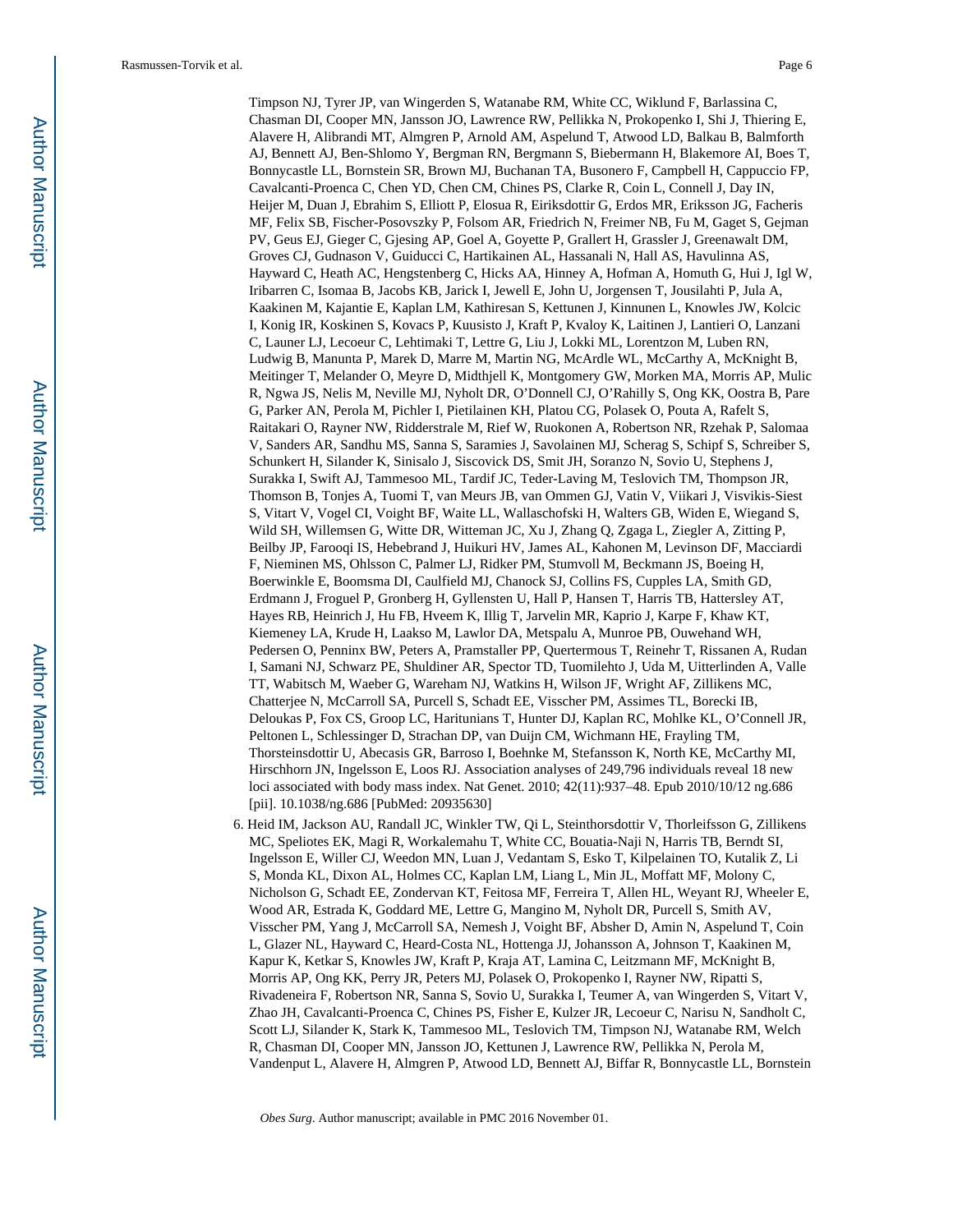SR, Buchanan TA, Campbell H, Day IN, Dei M, Dorr M, Elliott P, Erdos MR, Eriksson JG, Freimer NB, Fu M, Gaget S, Geus EJ, Gjesing AP, Grallert H, Grassler J, Groves CJ, Guiducci C, Hartikainen AL, Hassanali N, Havulinna AS, Herzig KH, Hicks AA, Hui J, Igl W, Jousilahti P, Jula A, Kajantie E, Kinnunen L, Kolcic I, Koskinen S, Kovacs P, Kroemer HK, Krzelj V, Kuusisto J, Kvaloy K, Laitinen J, Lantieri O, Lathrop GM, Lokki ML, Luben RN, Ludwig B, McArdle WL, McCarthy A, Morken MA, Nelis M, Neville MJ, Pare G, Parker AN, Peden JF, Pichler I, Pietilainen KH, Platou CG, Pouta A, Ridderstrale M, Samani NJ, Saramies J, Sinisalo J, Smit JH, Strawbridge RJ, Stringham HM, Swift AJ, Teder-Laving M, Thomson B, Usala G, van Meurs JB, van Ommen GJ, Vatin V, Volpato CB, Wallaschofski H, Walters GB, Widen E, Wild SH, Willemsen G, Witte DR, Zgaga L, Zitting P, Beilby JP, James AL, Kahonen M, Lehtimaki T, Nieminen MS, Ohlsson C, Palmer LJ, Raitakari O, Ridker PM, Stumvoll M, Tonjes A, Viikari J, Balkau B, Ben-Shlomo Y, Bergman RN, Boeing H, Smith GD, Ebrahim S, Froguel P, Hansen T, Hengstenberg C, Hveem K, Isomaa B, Jorgensen T, Karpe F, Khaw KT, Laakso M, Lawlor DA, Marre M, Meitinger T, Metspalu A, Midthjell K, Pedersen O, Salomaa V, Schwarz PE, Tuomi T, Tuomilehto J, Valle TT, Wareham NJ, Arnold AM, Beckmann JS, Bergmann S, Boerwinkle E, Boomsma DI, Caulfield MJ, Collins FS, Eiriksdottir G, Gudnason V, Gyllensten U, Hamsten A, Hattersley AT, Hofman A, Hu FB, Illig T, Iribarren C, Jarvelin MR, Kao WH, Kaprio J, Launer LJ, Munroe PB, Oostra B, Penninx BW, Pramstaller PP, Psaty BM, Quertermous T, Rissanen A, Rudan I, Shuldiner AR, Soranzo N, Spector TD, Syvanen AC, Uda M, Uitterlinden A, Volzke H, Vollenweider P, Wilson JF, Witteman JC, Wright AF, Abecasis GR, Boehnke M, Borecki IB, Deloukas P, Frayling TM, Groop LC, Haritunians T, Hunter DJ, Kaplan RC, North KE, O'Connell JR, Peltonen L, Schlessinger D, Strachan DP, Hirschhorn JN, Assimes TL, Wichmann HE, Thorsteinsdottir U, van Duijn CM, Stefansson K, Cupples LA, Loos RJ, Barroso I, McCarthy MI, Fox CS, Mohlke KL, Lindgren CM. Meta-analysis identifies 13 new loci associated with waist-hip ratio and reveals sexual dimorphism in the genetic basis of fat distribution. Nat Genet. 2010; 42(11):949–60. Epub 2010/10/12 ng.685 [pii]. 10.1038/ng.685 [PubMed: 20935629]

- 7. Hatoum IJ, Kaplan LM. Advantages of percent weight loss as a method of reporting weight loss after Roux-en-Y gastric bypass. Obesity (Silver Spring). 2013; 21(8):1519–25.10.1002/oby.20186 [PubMed: 23670991]
- 8. Mirshahi UL, Still CD, Masker KK, Gerhard GS, Carey DJ, Mirshahi T. The MC4R(I251L) allele is associated with better metabolic status and more weight loss after gastric bypass surgery. J Clin Endocrinol Metab. 2011; 96(12):E2088–96. Epub 2011/10/07. 10.1210/jc.2011-1549 [PubMed: 21976721]
- 9. Hatoum IJ, Greenawalt DM, Cotsapas C, Daly MJ, Reitman ML, Kaplan LM. Weight loss after gastric bypass is associated with a variant at 15q26.1. Am J Hum Genet. 2013; 92(5):827– 34.10.1016/j.ajhg.2013.04.009 [PubMed: 23643386]
- 10. Rinella ES, Still C, Shao Y, Wood GC, Chu X, Salerno B, Gerhard GS, Ostrer H. Genome-wide association of single-nucleotide polymorphisms with weight loss outcomes after Roux-en-Y gastric bypass surgery. J Clin Endocrinol Metab. 2013; 98(6):E1131–6.10.1210/jc.2012-3421 [PubMed: 23633212]
- 11. Magi R, Manning S, Yousseif A, Pucci A, Santini F, Karra E, Querci G, Pelosini C, McCarthy MI, Lindgren CM, Batterham RL. Contribution of 32 GWAS-identified common variants to severe obesity in European adults referred for bariatric surgery. PLoS One. 2013; 8(8):e70735.10.1371/ journal.pone.0070735 [PubMed: 23950990]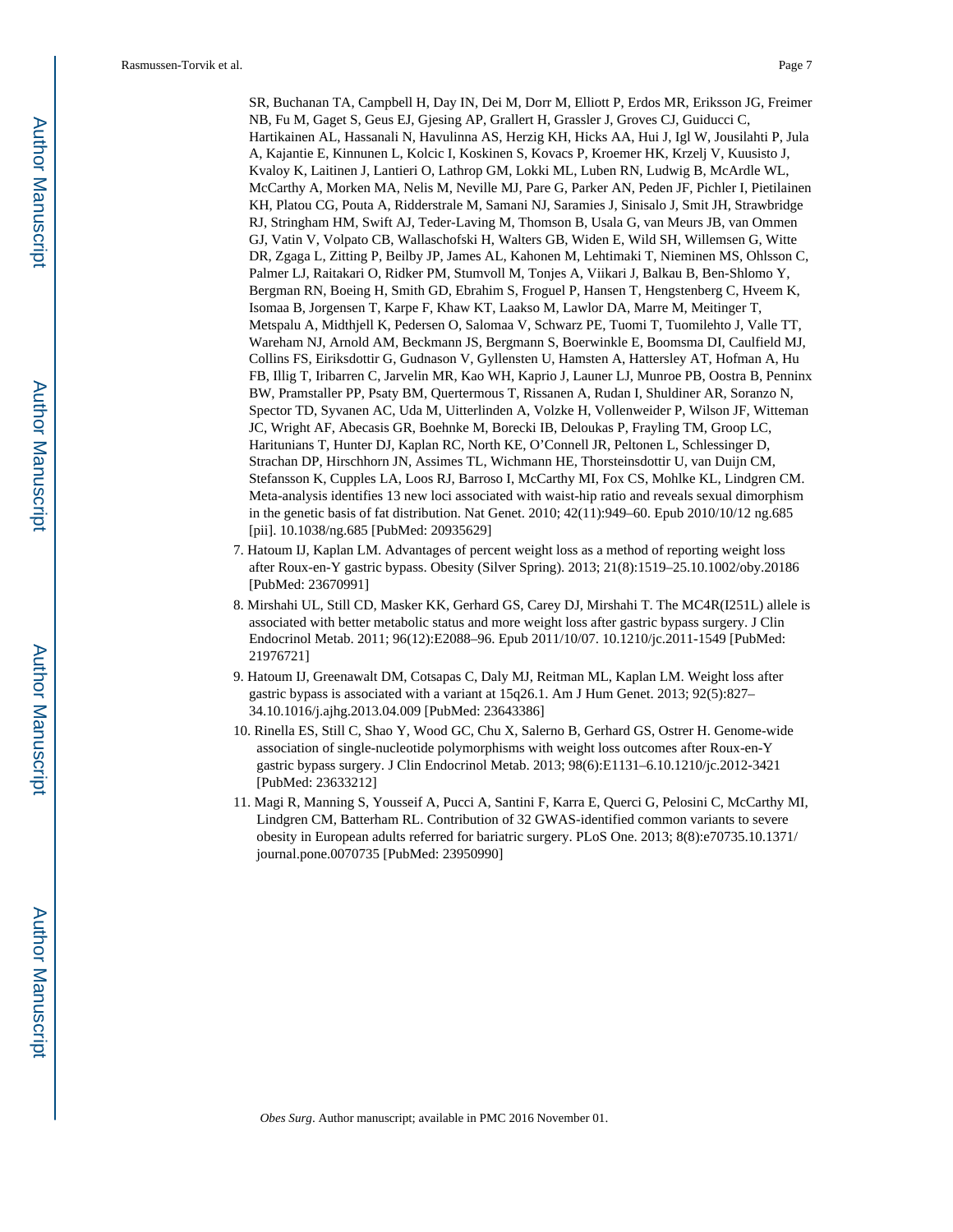| ا<br>ا      |
|-------------|
|             |
| l<br>I      |
|             |
|             |
|             |
| くうこうこう      |
|             |
|             |
|             |
|             |
| ----------- |
|             |
|             |
|             |
| ていていこくしゃ    |
|             |
|             |
|             |
|             |
|             |
|             |
|             |
|             |
| ֚֘֝         |
|             |
|             |
|             |
|             |
|             |
| ĺ           |
|             |

| Variable <sup>a</sup>                                               | White Patients (n=95) | Rs4771122 AA (n=65) | Rs4771122 AG (n=26) | $Rs4771122$ GG $(n=4)$ | ጟ      |
|---------------------------------------------------------------------|-----------------------|---------------------|---------------------|------------------------|--------|
| Number of Observations per Person, median(IQR)                      | $8(3-22)$             | $7(3-20)$           | $16(6-37)$          | $5(3-8)$               | 0.0808 |
| Years of Follow Up                                                  | 5.4(2.2)              | 5.2(2.3)            | 6.1(2.1)            | 4.4 (1.6)              | 0.1150 |
| Range of Follow Up in Years                                         | $1.2 - 9.6$           | $1.2 - 9.6$         | $1.7 - 9.4$         | $2.5 - 6.1$            |        |
| Percent Weight Loss at 1 Year                                       | 34.6 (9.3)            | 32.9 (8.7)          | 38.2 (9.5)          | $46.2 (-)^{c}$         | 0.0481 |
| Percent Weight Loss at 2 year                                       | 36.6 (10.5)           | 33.7 (8.7)          | 41.1 (11.7)         | 52.7 (5.5)             | 0.0004 |
| Percent Weight Loss at Nadir                                        | 38.6 (10.9)           | 35.8 (9.2)          | 43.7 (12.4)         | 51.3(5.9)              | 0.0003 |
| Percent Weight Loss at final Observation                            | 32.3 (12.6)           | 29.2 (10.7)         | 38.7 (14.0)         | 42.9 (13.6)            | 0.0008 |
| Height (in)                                                         | 65.7 (3.5)            | 65.9 (3.5)          | 65.0 (3.4)          | 66.8 (3.4)             | 0.4563 |
| Age at Surgery                                                      | 47.8 (10.9)           | 47.4 (11.1)         | 50.0 (10.1)         | 39.8 (8.8)             | 0.1901 |
| Weight at Surgery (kg)                                              | 137.8 (26.3)          | 134.5 (22.9)        | 141.6 (29.1)        | 166.1 (44.3)           | 0.0430 |
| Northwestern Hospital, n(%)                                         | 74 (77.9)             | 54 (83.1)           | 18(69.2)            | 2(50.0)                | 0.1384 |
| Male, n(%)                                                          | 14 (14.7)             | 10(15.4)            | 3(11.5)             | 1(25.0)                | 0.7525 |
| $a_{\text{Data are presented as mean(SD) unless otherwise noted.}}$ |                       |                     |                     |                        |        |

*Obes Surg*. Author manuscript; available in PMC 2016 November 01.

 $h_{\rm{ESS}}$  of association are either ANOVA or non-parametric Kruskal-Wallis test for continuous variables and Pearson's Chi-Square test for categorical variables. *b*Tests of association are either ANOVA or non-parametric Kruskal-Wallis test for continuous variables and Pearson's Chi-Square test for categorical variables.

 $\mathcal{C}_{\text{Only one patient had an observation between 1 and 1.5 years of surgery.}}$ *c*Only one patient had an observation between 1 and 1.5 years of surgery.

rs206936, rs2112347, rs2287019, rs2815752, rs2867125, rs2890652, rs3817334, rs4771122, rs4846567, rs48499994, rs543874, rs571312, rs6784615, rs6988805.88803, rs7138803, rs7358903, rs7359397, The complete list of SNPs successfully genotyped includes rs10150332, rs1019552, rs10767664, rs10938397, rs10968576, rs12444979, rs1294421, rs13107325, rs1514175, rs155543,<br>rs206936, rs2112347, rs2287019, rs2815752, rs2867 The complete list of SNPs successfully genotyped includes rs1015632, rs1015652, rs1055144, rs10968850, rs10244492, rs13194421, rs110175, rs1555543, rs1555543, rs887912, rs9491696, rs9842222, rs987237, and rs9939609. rs887912, rs9491696, rs9842222, rs987237, and rs9939609.